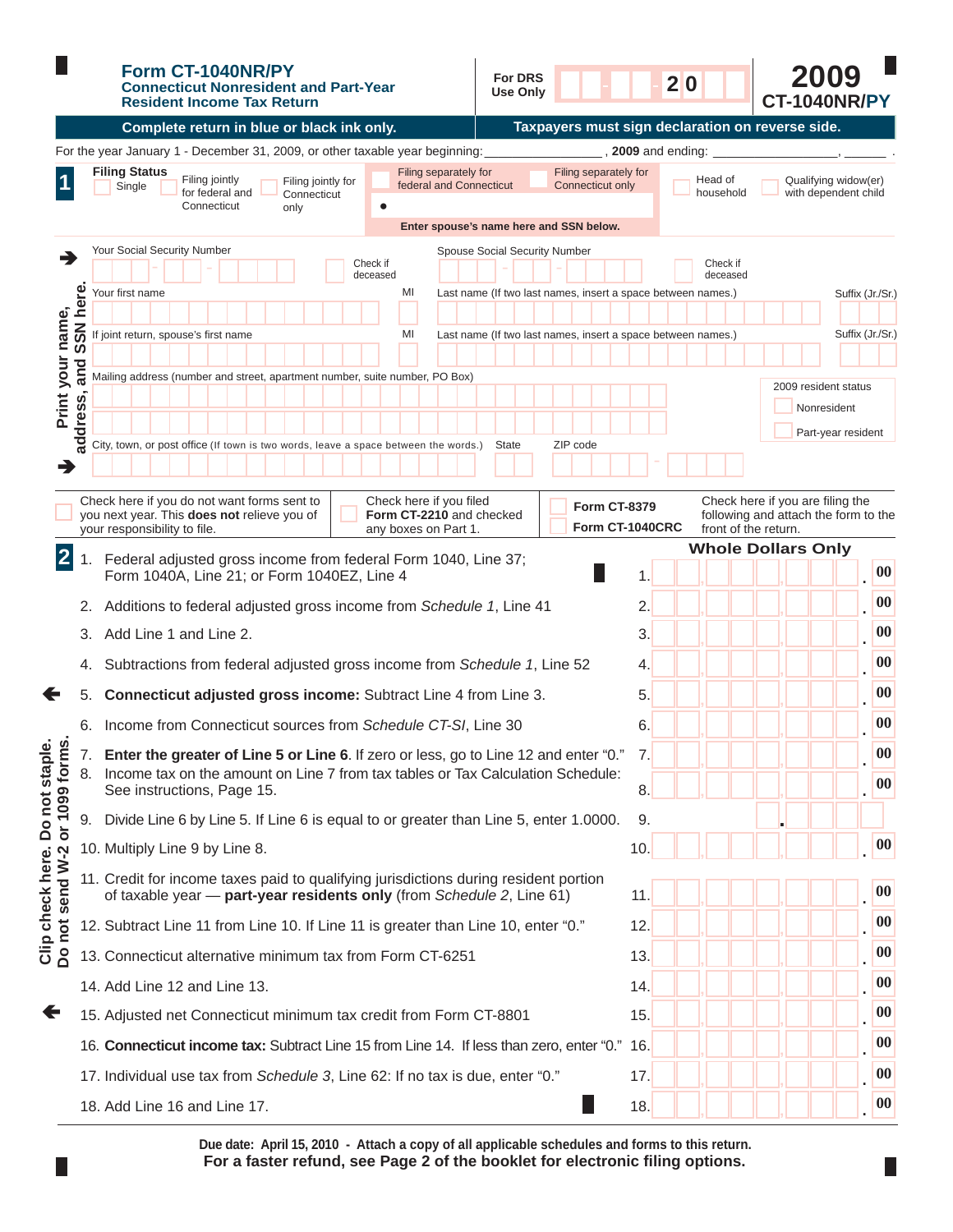|                                                                                                                                            |                                    |                                    |              |        |  |  | Form CT-1040NR/PY - Page 2 of 4                                             |  |                                                                                                                                                                                                                                                                                                                                                                                                                                                                                                                                               |                        |                  |                                                                                                  | <b>Your Social</b><br><b>Security Number</b> |  |                                                      |  |  |  |  |                   |
|--------------------------------------------------------------------------------------------------------------------------------------------|------------------------------------|------------------------------------|--------------|--------|--|--|-----------------------------------------------------------------------------|--|-----------------------------------------------------------------------------------------------------------------------------------------------------------------------------------------------------------------------------------------------------------------------------------------------------------------------------------------------------------------------------------------------------------------------------------------------------------------------------------------------------------------------------------------------|------------------------|------------------|--------------------------------------------------------------------------------------------------|----------------------------------------------|--|------------------------------------------------------|--|--|--|--|-------------------|
| 19. Enter amount from Line 18.                                                                                                             |                                    |                                    |              |        |  |  |                                                                             |  |                                                                                                                                                                                                                                                                                                                                                                                                                                                                                                                                               |                        |                  |                                                                                                  | 19.                                          |  |                                                      |  |  |  |  | 00                |
| <b>Column A</b><br>$\overline{3}$<br>Employer's federal ID No. from Box b of W-2 or<br>payer's federal ID No. from Schedule CT K-1 or 1099 |                                    |                                    |              |        |  |  | <b>Column B</b><br>Connecticut wages, tips,<br>Schedule<br>$CT K-1$<br>etc. |  |                                                                                                                                                                                                                                                                                                                                                                                                                                                                                                                                               |                        |                  | <b>Column C</b><br>Connecticut income tax withheld<br>Check box at left if from Schedule CT K-1. |                                              |  |                                                      |  |  |  |  |                   |
| $W-2$                                                                                                                                      | 20a.                               |                                    |              |        |  |  |                                                                             |  |                                                                                                                                                                                                                                                                                                                                                                                                                                                                                                                                               |                        | . 00             | $\bullet$                                                                                        | 20a.                                         |  |                                                      |  |  |  |  | 00                |
| and 1099<br><b>Information</b>                                                                                                             | 20b.                               |                                    |              |        |  |  |                                                                             |  |                                                                                                                                                                                                                                                                                                                                                                                                                                                                                                                                               |                        | . 00             | $\bullet$                                                                                        | 20b.                                         |  |                                                      |  |  |  |  | 00                |
| Only enter                                                                                                                                 | 20c.                               |                                    |              |        |  |  |                                                                             |  |                                                                                                                                                                                                                                                                                                                                                                                                                                                                                                                                               |                        | . 00             | $\bullet$                                                                                        | 20c.                                         |  |                                                      |  |  |  |  | 00                |
| information<br>from your W-2,                                                                                                              |                                    |                                    |              |        |  |  |                                                                             |  |                                                                                                                                                                                                                                                                                                                                                                                                                                                                                                                                               |                        | . 00             | $\bullet$ [ $\parallel$                                                                          |                                              |  |                                                      |  |  |  |  | 00                |
| Schedule<br>CT K-1, and                                                                                                                    | 20d.                               |                                    |              |        |  |  |                                                                             |  |                                                                                                                                                                                                                                                                                                                                                                                                                                                                                                                                               |                        | . 00             |                                                                                                  | 20d.                                         |  |                                                      |  |  |  |  |                   |
| 1099 forms if<br>Connecticut                                                                                                               | 20e.                               |                                    |              |        |  |  |                                                                             |  |                                                                                                                                                                                                                                                                                                                                                                                                                                                                                                                                               |                        |                  | $\bullet$                                                                                        | 20e.                                         |  |                                                      |  |  |  |  | 00                |
| income tax<br>was withheld.                                                                                                                | 20f.                               |                                    |              |        |  |  |                                                                             |  |                                                                                                                                                                                                                                                                                                                                                                                                                                                                                                                                               |                        | . 00             | $\bullet$                                                                                        | 20f.                                         |  |                                                      |  |  |  |  | 00                |
|                                                                                                                                            | 20g.                               |                                    |              |        |  |  |                                                                             |  |                                                                                                                                                                                                                                                                                                                                                                                                                                                                                                                                               |                        | . 00             | $\bullet$                                                                                        | 20g.                                         |  |                                                      |  |  |  |  | $\boldsymbol{00}$ |
|                                                                                                                                            |                                    |                                    |              |        |  |  |                                                                             |  | 20h. Enter amount from Supplemental Schedule CT-1040WH, Line 3.                                                                                                                                                                                                                                                                                                                                                                                                                                                                               |                        |                  |                                                                                                  | 20h.                                         |  |                                                      |  |  |  |  | 00                |
|                                                                                                                                            |                                    |                                    |              |        |  |  |                                                                             |  | 20. Total Connecticut income tax withheld: Add amounts in Column C and enter here.                                                                                                                                                                                                                                                                                                                                                                                                                                                            |                        |                  |                                                                                                  |                                              |  |                                                      |  |  |  |  |                   |
|                                                                                                                                            |                                    |                                    |              |        |  |  |                                                                             |  | You must complete Columns A, B, and C or your withholding will be disallowed.                                                                                                                                                                                                                                                                                                                                                                                                                                                                 |                        |                  |                                                                                                  | 20.                                          |  |                                                      |  |  |  |  | 00                |
|                                                                                                                                            |                                    |                                    |              |        |  |  |                                                                             |  | 21. All 2009 estimated tax payments and any overpayments applied from a prior year                                                                                                                                                                                                                                                                                                                                                                                                                                                            |                        |                  |                                                                                                  | 21.                                          |  |                                                      |  |  |  |  | $\bf{00}$         |
|                                                                                                                                            |                                    |                                    |              |        |  |  |                                                                             |  | 22. Payments made with Form CT-1040 EXT (Request for extension of time to file)                                                                                                                                                                                                                                                                                                                                                                                                                                                               |                        |                  |                                                                                                  | 22.                                          |  |                                                      |  |  |  |  | $\boldsymbol{00}$ |
| 23. Total payments: Add Lines 20, 21, and 22.                                                                                              |                                    |                                    |              |        |  |  |                                                                             |  |                                                                                                                                                                                                                                                                                                                                                                                                                                                                                                                                               |                        |                  |                                                                                                  | 23.                                          |  |                                                      |  |  |  |  |                   |
|                                                                                                                                            |                                    |                                    |              |        |  |  |                                                                             |  | 24. Overpayment: If Line 23 is more than Line 19, subtract Line 19 from Line 23.                                                                                                                                                                                                                                                                                                                                                                                                                                                              |                        |                  |                                                                                                  | 24.                                          |  |                                                      |  |  |  |  |                   |
|                                                                                                                                            |                                    |                                    |              |        |  |  |                                                                             |  | 25. Amount of Line 24 you want applied to your 2010 estimated tax                                                                                                                                                                                                                                                                                                                                                                                                                                                                             |                        |                  |                                                                                                  | 25.                                          |  |                                                      |  |  |  |  |                   |
|                                                                                                                                            |                                    |                                    |              |        |  |  |                                                                             |  | 26. Total contributions of refund to designated charities from Schedule 4, Line 63                                                                                                                                                                                                                                                                                                                                                                                                                                                            |                        |                  |                                                                                                  | 26.                                          |  |                                                      |  |  |  |  |                   |
| 27. Refund: Subtract Lines 25 and 26 from Line 24.                                                                                         |                                    |                                    |              |        |  |  |                                                                             |  |                                                                                                                                                                                                                                                                                                                                                                                                                                                                                                                                               |                        |                  |                                                                                                  |                                              |  |                                                      |  |  |  |  | 00                |
|                                                                                                                                            |                                    |                                    |              |        |  |  |                                                                             |  | For faster refund, use Direct Deposit by completing Lines 27a, 27b, and 27c.                                                                                                                                                                                                                                                                                                                                                                                                                                                                  |                        |                  |                                                                                                  | 27                                           |  |                                                      |  |  |  |  | 00                |
| 27a. Checking                                                                                                                              | Savings                            |                                    | 27b. Routing | number |  |  |                                                                             |  |                                                                                                                                                                                                                                                                                                                                                                                                                                                                                                                                               | 27c. Account<br>number |                  |                                                                                                  |                                              |  |                                                      |  |  |  |  |                   |
| 27d. Will this refund go to a bank account outside the U.S.?                                                                               |                                    |                                    |              |        |  |  |                                                                             |  | Yes                                                                                                                                                                                                                                                                                                                                                                                                                                                                                                                                           |                        |                  |                                                                                                  |                                              |  |                                                      |  |  |  |  |                   |
|                                                                                                                                            |                                    |                                    |              |        |  |  |                                                                             |  | 28. Tax due: If Line 19 is more than Line 23, subtract Line 23 from Line 19.                                                                                                                                                                                                                                                                                                                                                                                                                                                                  |                        |                  |                                                                                                  | 28.                                          |  |                                                      |  |  |  |  |                   |
| 29. If late: Enter penalty. Multiply Line 28 by 10% (.10).                                                                                 |                                    |                                    |              |        |  |  |                                                                             |  |                                                                                                                                                                                                                                                                                                                                                                                                                                                                                                                                               |                        |                  |                                                                                                  | 29.                                          |  |                                                      |  |  |  |  |                   |
|                                                                                                                                            |                                    |                                    |              |        |  |  |                                                                             |  | 30. If late: Enter interest. Multiply Line 28 by number of months or fraction of a month                                                                                                                                                                                                                                                                                                                                                                                                                                                      |                        |                  |                                                                                                  |                                              |  |                                                      |  |  |  |  | 00                |
|                                                                                                                                            | late, then by 1% (.01).            |                                    |              |        |  |  |                                                                             |  |                                                                                                                                                                                                                                                                                                                                                                                                                                                                                                                                               |                        |                  |                                                                                                  | 30.                                          |  |                                                      |  |  |  |  |                   |
|                                                                                                                                            |                                    |                                    |              |        |  |  |                                                                             |  | 31. Interest on underpayment of estimated tax: See instructions, Page 18.                                                                                                                                                                                                                                                                                                                                                                                                                                                                     |                        |                  |                                                                                                  | 31.                                          |  |                                                      |  |  |  |  |                   |
| 32. Total amount due: Add Lines 28 through 31.                                                                                             |                                    |                                    |              |        |  |  |                                                                             |  |                                                                                                                                                                                                                                                                                                                                                                                                                                                                                                                                               |                        |                  |                                                                                                  | 32.                                          |  |                                                      |  |  |  |  | 00                |
|                                                                                                                                            | Your signature                     | Spouse's signature if joint return |              |        |  |  |                                                                             |  | Declaration: I declare under penalty of law that I have examined this return (including any accompanying<br>schedules and statements) and, to the best of my knowledge and belief, it is true, complete, and correct. I<br>understand the penalty for willfully delivering a false return or document to DRS is a fine of not more than<br>\$5,000, or imprisonment for not more than five years, or both. The declaration of a paid preparer other than<br>the taxpayer is based on all information of which the preparer has any knowledge. |                        | Date<br>Date     |                                                                                                  |                                              |  | Daytime telephone number<br>Daytime telephone number |  |  |  |  |                   |
|                                                                                                                                            | Paid preparer's signature          |                                    |              |        |  |  |                                                                             |  | Date                                                                                                                                                                                                                                                                                                                                                                                                                                                                                                                                          |                        | Telephone number |                                                                                                  |                                              |  | Preparer's SSN or PTIN                               |  |  |  |  |                   |
|                                                                                                                                            |                                    |                                    |              |        |  |  |                                                                             |  |                                                                                                                                                                                                                                                                                                                                                                                                                                                                                                                                               |                        |                  |                                                                                                  |                                              |  |                                                      |  |  |  |  |                   |
| copy for your records.<br>$\sigma$<br>Keep                                                                                                 | Firm's name, address, and ZIP code |                                    |              |        |  |  |                                                                             |  |                                                                                                                                                                                                                                                                                                                                                                                                                                                                                                                                               |                        |                  |                                                                                                  |                                              |  | <b>FEIN</b>                                          |  |  |  |  |                   |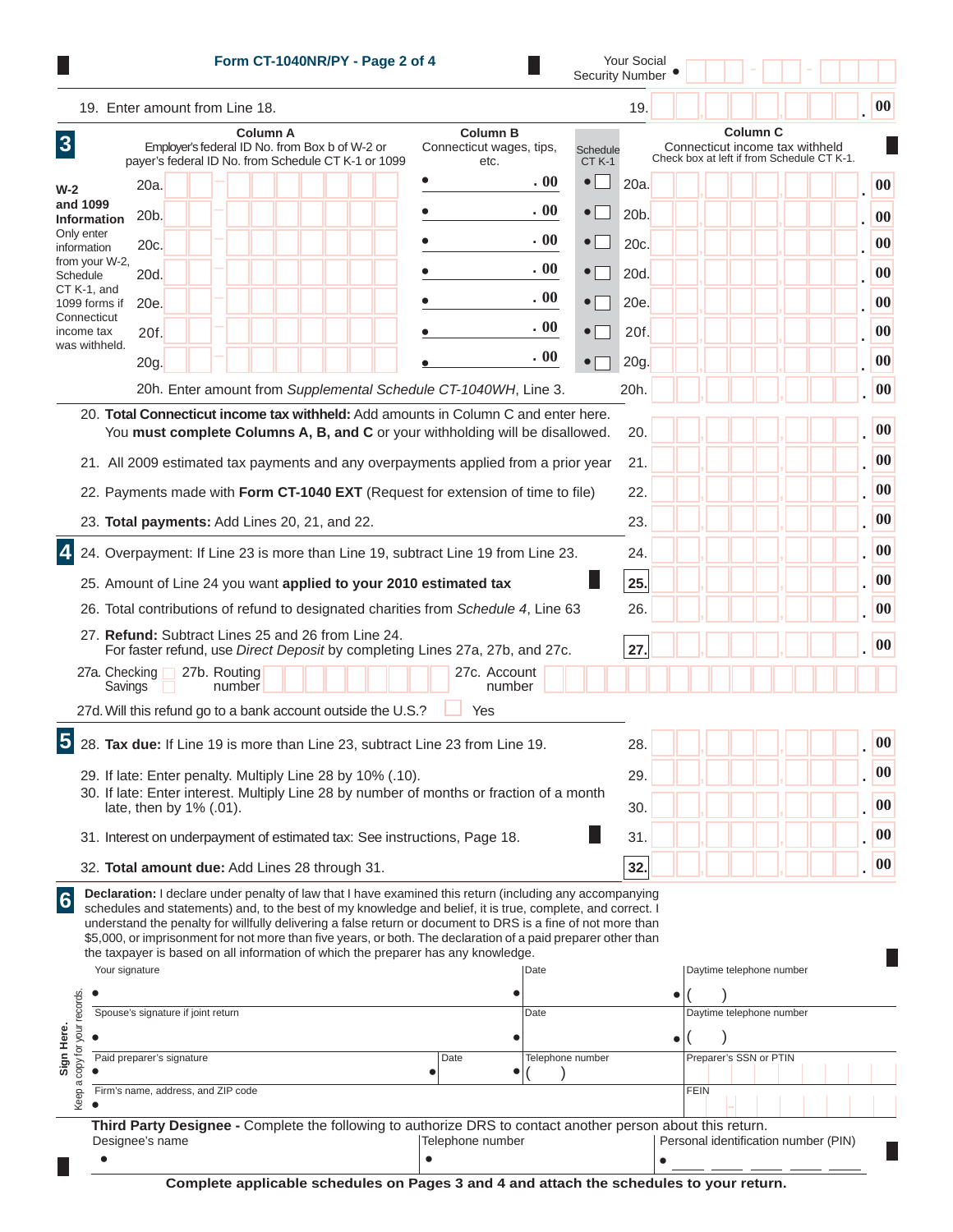| Form CT-1040NR/PY - Page 3 of 4                                                                                                                                                                                        | Your Social<br><b>Security Number</b> |                                      |  |  |                   |  |
|------------------------------------------------------------------------------------------------------------------------------------------------------------------------------------------------------------------------|---------------------------------------|--------------------------------------|--|--|-------------------|--|
| <b>Schedule 1 - Modifications to Federal Adjusted Gross Income</b><br>See Instructions, Page 19.                                                                                                                       |                                       | Enter all items as positive numbers. |  |  |                   |  |
| 33. Interest on state and local government obligations other than Connecticut                                                                                                                                          | 33.                                   |                                      |  |  | 00                |  |
| 34. Mutual fund exempt-interest dividends from non-Connecticut state or municipal<br>government obligations                                                                                                            | 34.                                   |                                      |  |  | 00                |  |
| 35. Cancellation of debt income: See instructions.                                                                                                                                                                     | 35.                                   |                                      |  |  | $\boldsymbol{00}$ |  |
| 36. Taxable amount of lump-sum distributions from qualified plans not included in federal<br>adjusted gross income                                                                                                     | 36.                                   |                                      |  |  | 00                |  |
| 37. Beneficiary's share of Connecticut fiduciary adjustment: Enter only if greater than zero.                                                                                                                          | 37.                                   |                                      |  |  | $\boldsymbol{00}$ |  |
| 38. Loss on sale of Connecticut state and local government bonds                                                                                                                                                       | 38.                                   |                                      |  |  | 00                |  |
| 39. Domestic production activity deduction from federal form 1040, Line 35                                                                                                                                             | 39.                                   |                                      |  |  | $\boldsymbol{00}$ |  |
| 40. Other - specify $\bullet$                                                                                                                                                                                          | 40.                                   |                                      |  |  | 00                |  |
| 41. Total additions: Add Lines 33 through 40. Enter here and on Line 2.                                                                                                                                                | 41.                                   |                                      |  |  | 00                |  |
| 42. Interest on U.S. government obligations                                                                                                                                                                            | 42.                                   |                                      |  |  | $\boldsymbol{00}$ |  |
| 43. Exempt dividends from certain qualifying mutual funds derived from U.S. government obligations                                                                                                                     | 43.                                   |                                      |  |  | 00                |  |
| 44. Social Security benefit adjustment: See Social Security Benefit Adjustment Worksheet, Page 21.                                                                                                                     | 44.                                   |                                      |  |  | 00                |  |
| 45. Refunds of state and local income taxes                                                                                                                                                                            | 45.                                   |                                      |  |  | $\boldsymbol{00}$ |  |
| 46. Tier 1 and Tier 2 railroad retirement benefits and supplemental annuities                                                                                                                                          | 46.                                   |                                      |  |  | 00                |  |
| 47. 50% of military retirement pay                                                                                                                                                                                     | 47.                                   |                                      |  |  | 00                |  |
| 48. Beneficiary's share of Connecticut fiduciary adjustment: Enter only if less than zero.                                                                                                                             | 48.                                   |                                      |  |  | 00                |  |
| 49. Gain on sale of Connecticut state and local government bonds                                                                                                                                                       | 49.                                   |                                      |  |  | $\boldsymbol{00}$ |  |
| 50. Connecticut Higher Education Trust (CHET) contributions                                                                                                                                                            | 50.                                   |                                      |  |  | 00                |  |
| Enter CHET account number:<br>(can be up to 14 digits)                                                                                                                                                                 |                                       |                                      |  |  |                   |  |
| 51. Other - specify: Do not include out of state income. .                                                                                                                                                             | 51.                                   |                                      |  |  | $\bf{00}$         |  |
| 52. Total subtractions: Add Lines 42 through 51. Enter here and on Line 4.                                                                                                                                             | 52.                                   |                                      |  |  | $ 00\rangle$      |  |
| Schedule 2 - Credit for Income Taxes Paid to Qualifying Jurisdictions - Part-Year Residents Only<br>You must attach a copy of your return filed with the qualifying jurisdiction(s) or your credit will be disallowed. |                                       |                                      |  |  |                   |  |
| EQ, Connecticut odjunted gross income during residency perties of toughle year                                                                                                                                         | EO.                                   |                                      |  |  | 00                |  |

|                                                                                                                                                                 | 53. Connecticut adjusted gross income during residency portion of taxable year. |                 |      |     |                 |  |                 | 00 |    |      |  |
|-----------------------------------------------------------------------------------------------------------------------------------------------------------------|---------------------------------------------------------------------------------|-----------------|------|-----|-----------------|--|-----------------|----|----|------|--|
| See instructions, Page 24.                                                                                                                                      |                                                                                 | <b>Column A</b> |      |     |                 |  | <b>Column B</b> |    |    |      |  |
| 54. Enter qualifying jurisdiction's name and two-letter<br>code. See instructions, Page 25.                                                                     | 54.                                                                             |                 | Name |     | Code            |  | $\bullet$ Name  |    |    | Code |  |
| 55. Non-Connecticut income included on Line 53 and<br>reported on a qualifying jurisdiction's income tax<br>return: Complete Schedule 2 Worksheet, Page 25. 55. |                                                                                 |                 |      |     | 00              |  |                 |    |    | 00   |  |
| 56. Divide Line 55 by Line 53. May not exceed 1.0000. 56.                                                                                                       |                                                                                 |                 |      |     |                 |  |                 |    |    |      |  |
| 57. Apportioned income tax: See instructions, Page 26. 57.                                                                                                      |                                                                                 |                 |      |     | 00              |  |                 |    |    | 00   |  |
| 58. Multiply Line 56 by Line 57.                                                                                                                                | 58.                                                                             |                 |      |     | 00              |  |                 |    |    | 00   |  |
| 59. Income tax paid to a qualifying jurisdiction<br>See instructions, Page 26.                                                                                  | 59.                                                                             |                 |      |     | 00              |  |                 |    |    | 00   |  |
| 60. Enter the lesser of Line 58 or Line 59.                                                                                                                     | 60.                                                                             |                 |      |     | $\overline{00}$ |  |                 |    |    | 00   |  |
| 61. Total credit: Add Line 60, all columns. Enter here and on Line 11.                                                                                          |                                                                                 |                 |      | 61. |                 |  |                 |    | 00 |      |  |
| Complete applicable schedules on Pages 3 and 4 and attach the schedules to your return.                                                                         |                                                                                 |                 |      |     |                 |  |                 |    |    |      |  |